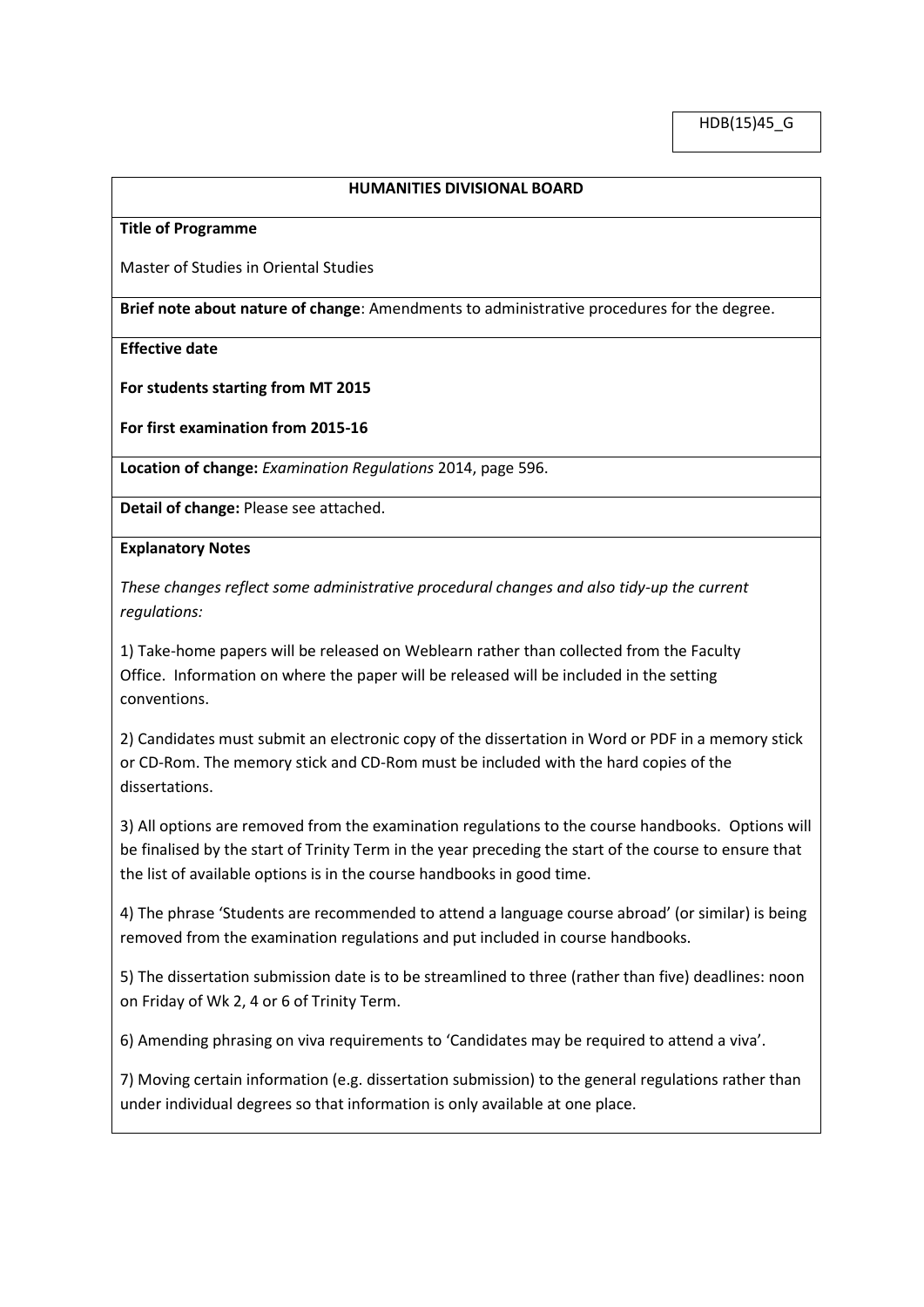## **Oriental Studies**

- 1. Before admission to the course, candidates must satisfy the Board of the Faculty of Oriental Studies that they possess the necessary qualifications to profit by the course. The Board will not permit students to be admitted to the course if an M.St. in a particular subject under the aegis of the Board is considered more appropriate.
- 2. Candidates shall be required to attend for at least three terms such lecture courses and participate in such seminars as their supervisor shall specify.
- 3. *Syllabus*

There will be four Units:

1) Unit (i) Candidates shall submit either (A) two typed copies each of two essays of between 5,000 and 7,000 words in length, or (B) two typed copies of a dissertation thesis (excluding bibliography) of between 12,000 and 15,000 words in length (excluding bibliography).

Option (A) may be any two of the following:

a. what might become part of a thesis for the M.Litt or D.Phil;

b. an essay on the theoretical issues raised by the subject which the candidate is proposing for the thesis;

c. an essay on a topic relevant to the subject of the thesis;

d. a discussion of the historical and literary background or of the source material which is relevant to the proposed subject.

Option (B) should be equivalent to a substantial draft chapter or chapters of a proposed thesis for the M.Litt or the D.Phil.

The essays or dissertation-thesis must be submitted to the Chair of Examiners, M.St in Oriental Studies, Examination Schools, High Street, Oxford, not later than 12 noon on Friday of fourth week of Trinity Term.

Units (ii) and (iii) Two three-hour examination papers, which may be any combination of language or non-language papers. When the elective papers are shared with another degree, the regulations for the paper follow that of the home degree.

Unit (iv) A prescribed essay, prepared in proper scholarly form, on research methods and materials relating to the area of study chosen under (i) above, of between 5,000 and 7,000 words. The topic of the essay will be set at the conclusion of the two examination papers Units (i) and (ii).The essay must be submitted to the Chair of Examiners, M.St in Oriental Studies, Examination Schools not later than seven days from the date on which the topic was set.